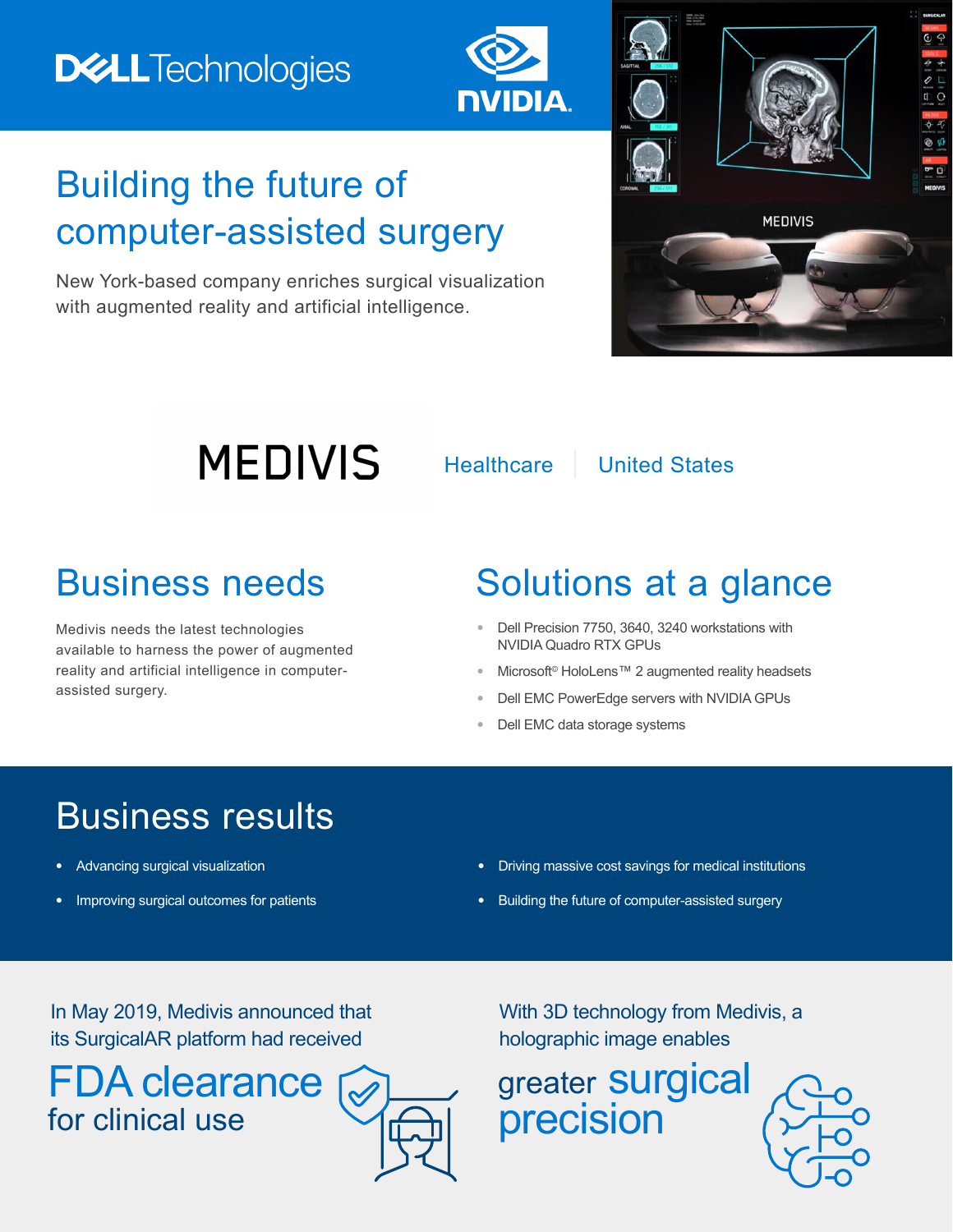

#### Bringing AR to life in the operating room

Medivis is building the future of computer-assisted surgery. The New York City-based medical technology company is harnessing augmented reality (AR) and artificial intelligence (AI) to build software designed to advance surgical visualization, improve surgical outcomes for patients, and drive incremental cost savings for medical institutions.

Medivis brings together doctors and engineers of all backgrounds from around the world to ensure that a comprehensive knowledge base backs up all projects the company undertakes. The company's in-house expertise encompasses neurosurgery, radiology, mixed-reality technology, graphics engineering, userexperience design, database architecture, web application development, 3D modeling and more.

#### Groundbreaking products

Medivis, which was launched in 2016, is more than a young company with a great vision. It's a young company with great products.

In 2019, the U.S. Food and Drug Administration granted 510(k) clearance for the groundbreaking Medivis AR technology platform for surgical applications, SurgicalAR. That cleared the way for the clinical use of the platform in the operating room.

The enterprise SurgicalAR platform integrates the latest advancements in augmented reality, artificial intelligence and computer vision to advance surgical planning. Leveraging the Microsoft HoloLens 2 AR headset, SurgicalAR enables physicians to visualize patient imaging holographically, allowing for superior precision and real-time decision making — in and out of the operating room.

SurgicalAR is designed to work in conjunction with a hospital's Picture Archiving and Communications System (PACS) — a huge server and storage system that stores all the medical imaging files that a hospital generates.

The AR/VR system on the frontend connects with the PACS system on the backend to enable a complete data processing and storage solution.

#### Creating an enhanced 3D view

SurgicalAR is realization of the vision of two physicians who founded Medivis, neurosurgeon Osamah Choudhry and radiologist Christopher Morley. The pair started laying the groundwork for SurgicalAR while they were senior residents at NYU Medical Center. Today, Dr. Choudhry serves as chief executive officer of Medivis and Dr. Morley holds the post of chief operating officer.

From the outset, Dr. Choudhry and Dr. Morley recognized the need for 3D technology that could improve surgical precision by giving surgeons a more complete and immersive view of imaging, as opposed to today's commonly used 2D imaging tools.

"The surgical world continues to primarily rely on two-dimensional imaging technology to understand and operate on incredibly complex patient pathology," Dr. Choudhry says. "It is viewed on monitors, and it is viewed like slices of data, such as CT or MRI data. But patients and their problems are three dimensional. And imaging is so dense now with data that it does not need to be visualized in just one format, cross-sectionally."

Dr. Choudhry explains that imaging can now be done using advanced visualization, where images are reconstructed in 3D views. Medivis takes this approach to a higher level, reconstructing images holographically in its SurgicalAR platform.

"Holographic visualization is the final frontier of medical imaging and surgical navigation," Dr. Choudhry says. "It gives the surgeon a complete, three-dimensional, immersive view of the imaging. That was the vision that we set our sights on when we launched Medivis."

**DELL**Technologies